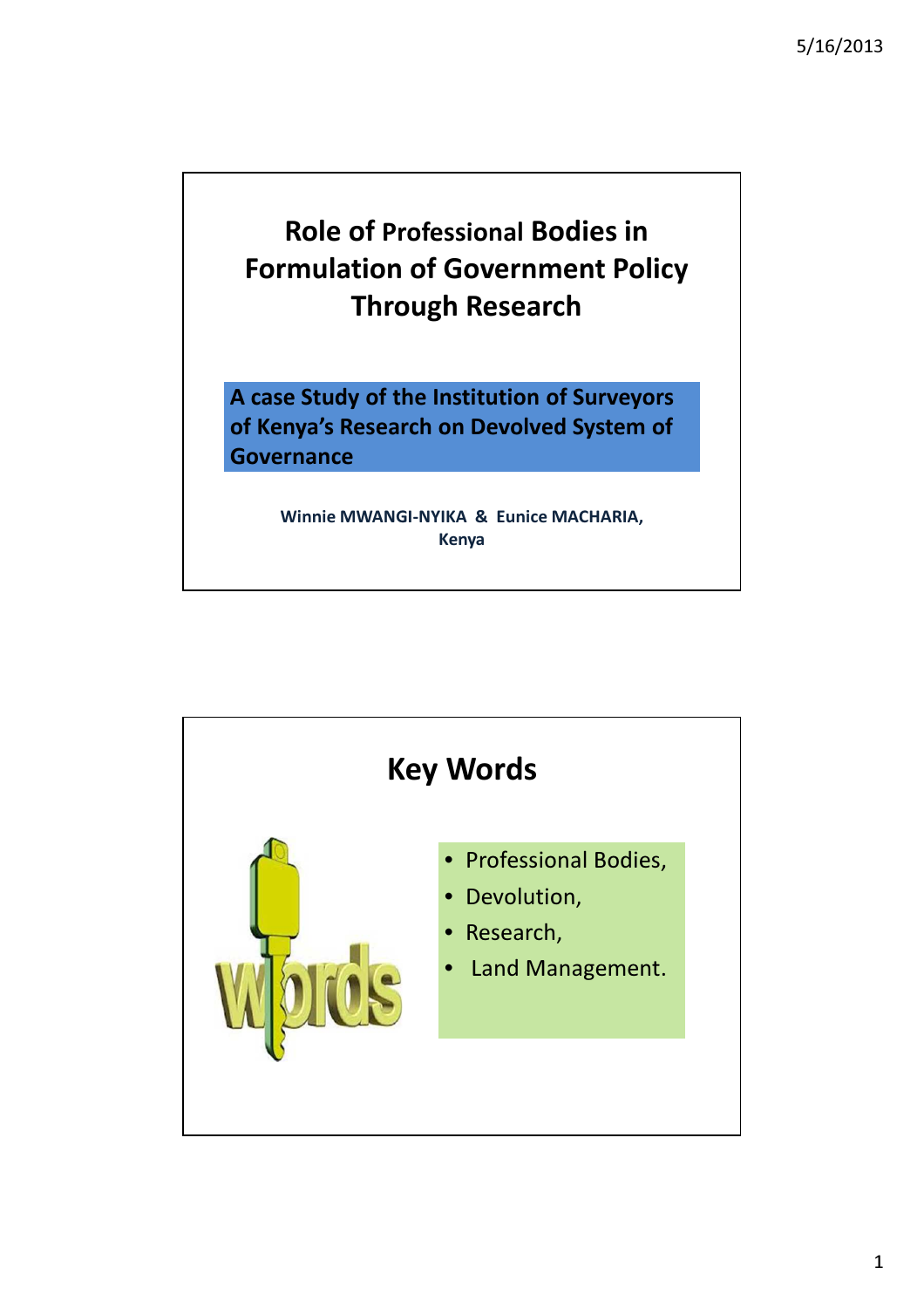### Institution of Surveyors of Kenya



- ISK is a Professional organization in Kenya of valuers, land surveyors, registered estate agents, property managers, building surveyors, geospatial surveyors, land managers, project managers, facility managers and GIS experts.
- Managed by a Council elected by membership,
- Committees: Executive, Finance & Audit, Professional Practice & Ethics, Editorial, Education and Research and Young Surveyors

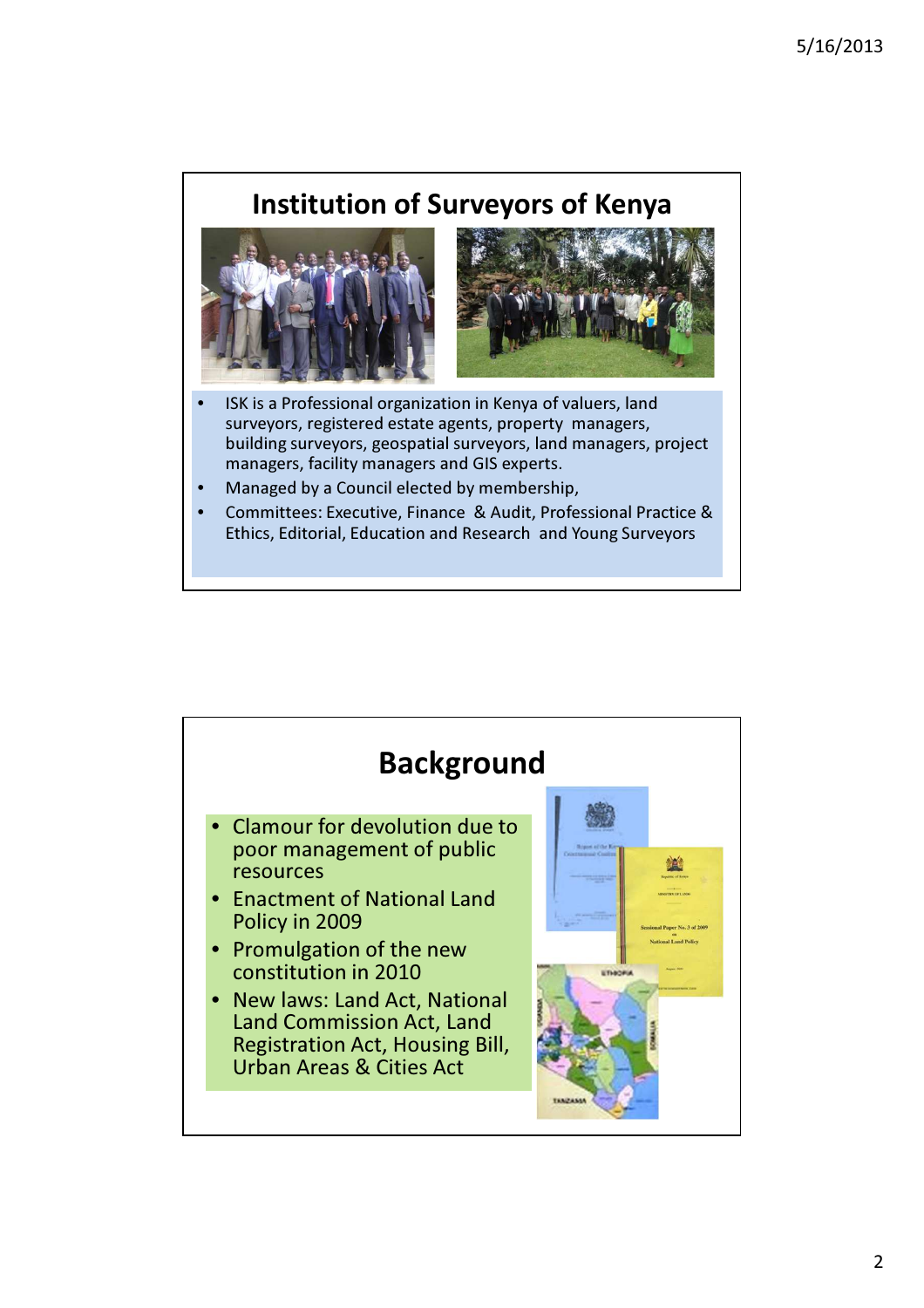

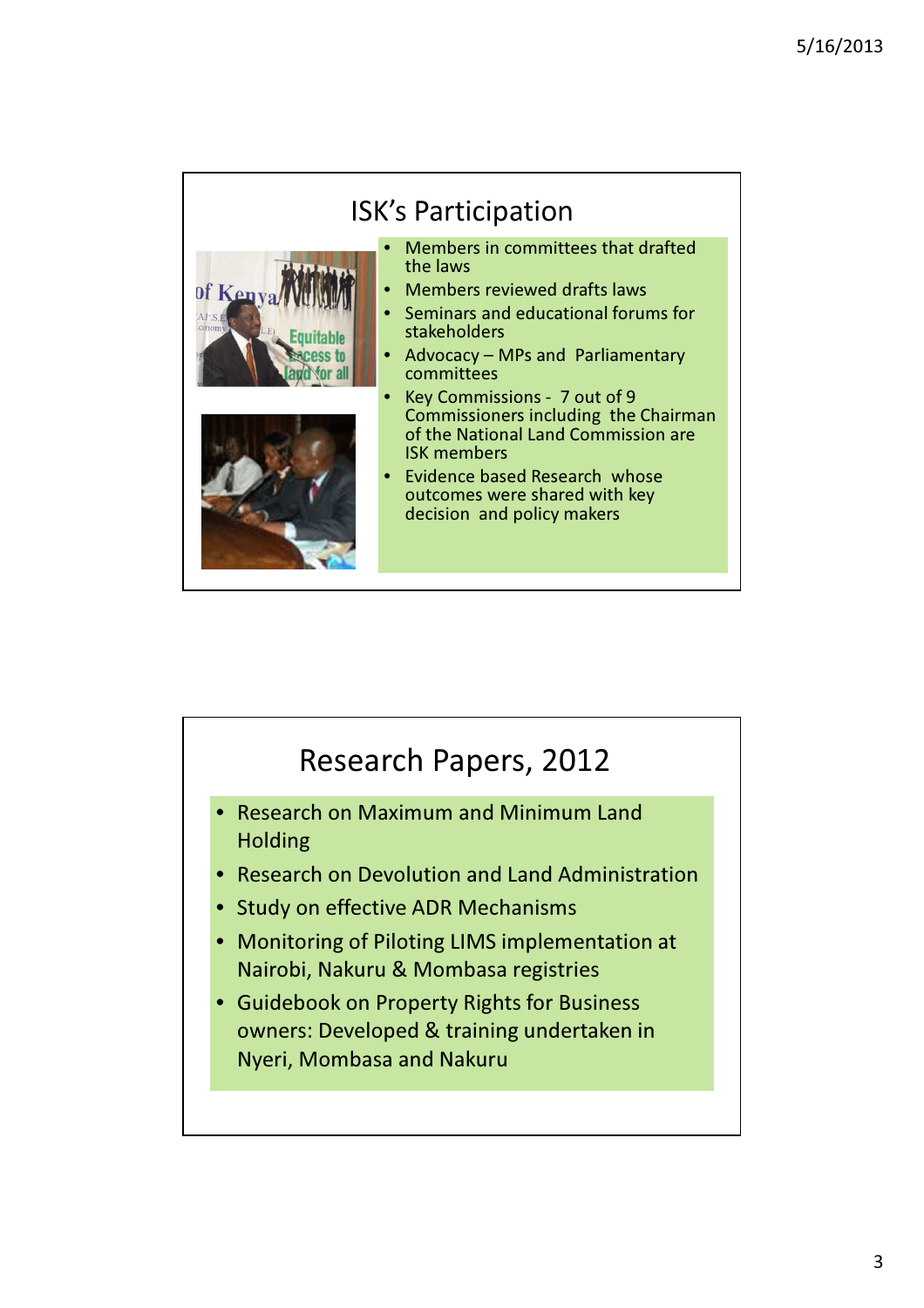## Research on Devolution and Land Administration – Case Study

#### Introduction – Land Administration:

- Management of public land
- Recording and registration of private rights in land
- Recording, registration and publicizing of the grants or transfers of those rights in land through e.g. sale, subdivision, consolidation
- Management of the fiscal aspects related to rights in land, including land tax, historical sales data, valuation for a range of purposes, including assessment of fees and taxes and compensation for state acquisition.
- Control of the use of land, including land use zoning and support for the development application/approval processes.

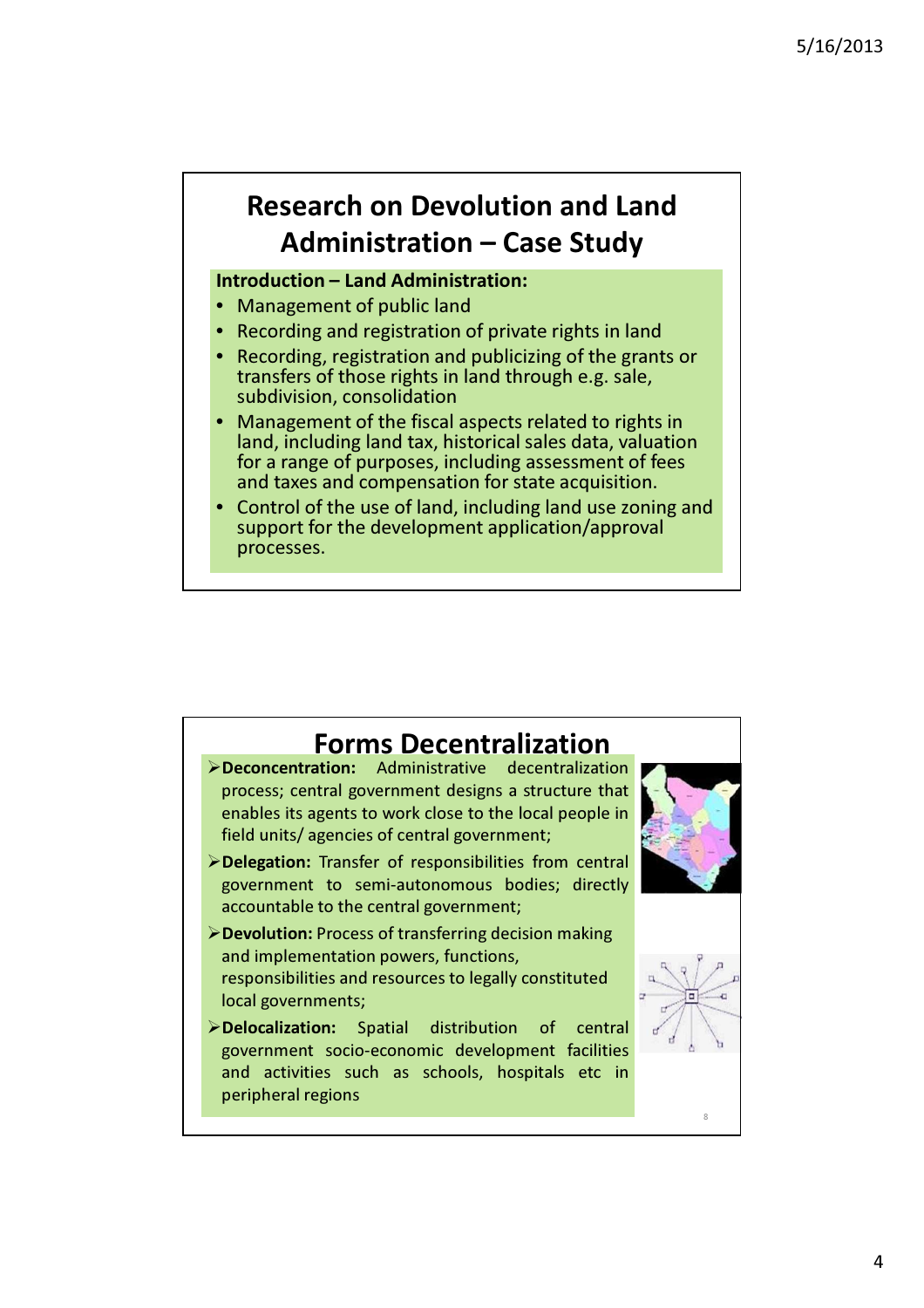# Study Objectives

- To document the best practices on devolution systems and model on land administration
- To identify the issues within Narok County that would benefit from a devolved system of governance
- To recommend a model that integrates all players and categories of land within Narok County with possible replication

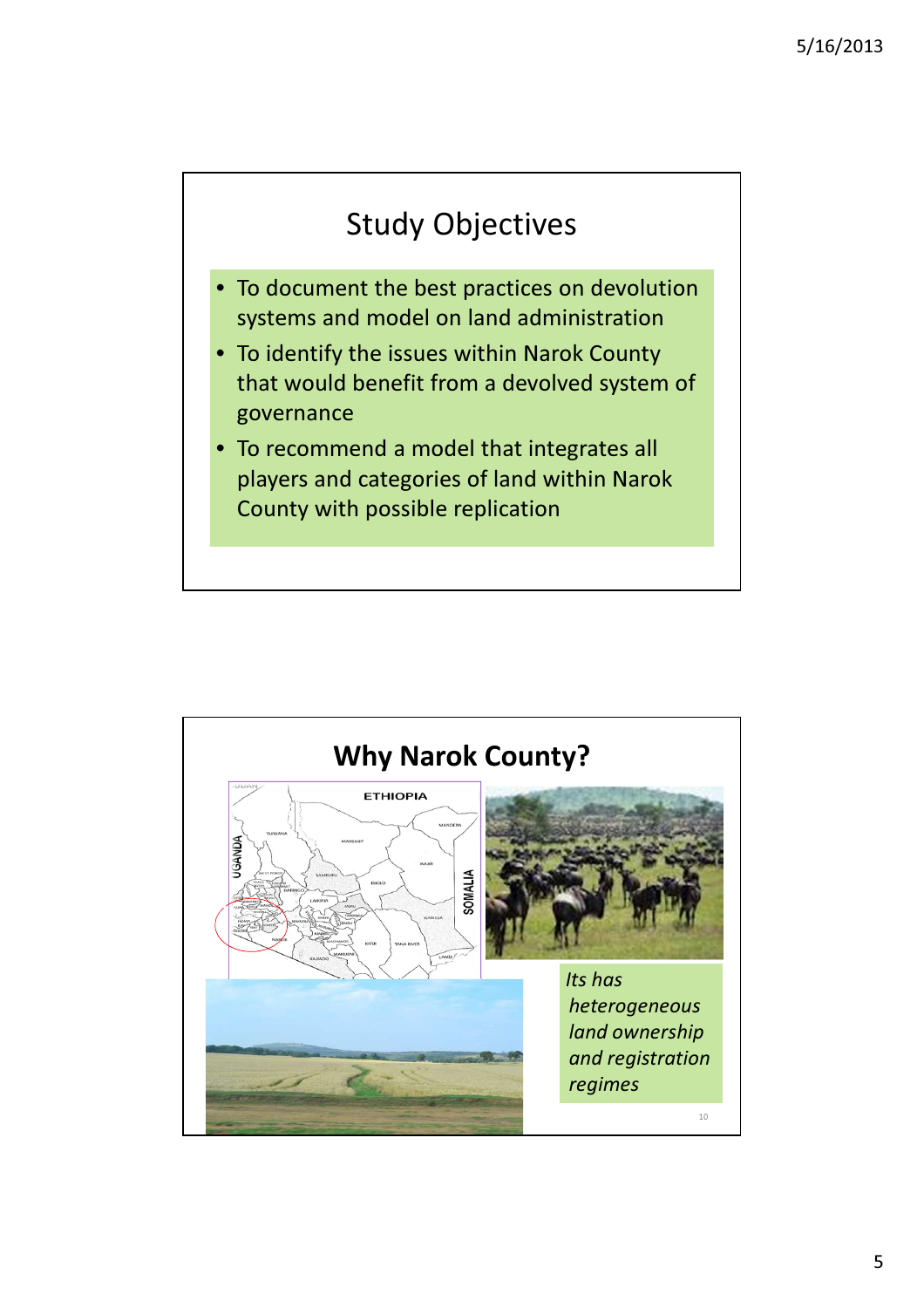#### Devolution & Land Admin: Research Methodology

- Study methodology primarily qualitative.
- Data collected through questionnaires which were administered to individuals as well as focus group discussions.
- Targeted state actors included Narok District Commissioner, Land Adjudication Officers, District Surveyor, district Physical Planner, the District Chief Registrar and their deputies.
- The targeted non- state actors included NGOs, CBOs, local politicians/opinion leaders, professional organizations and

members





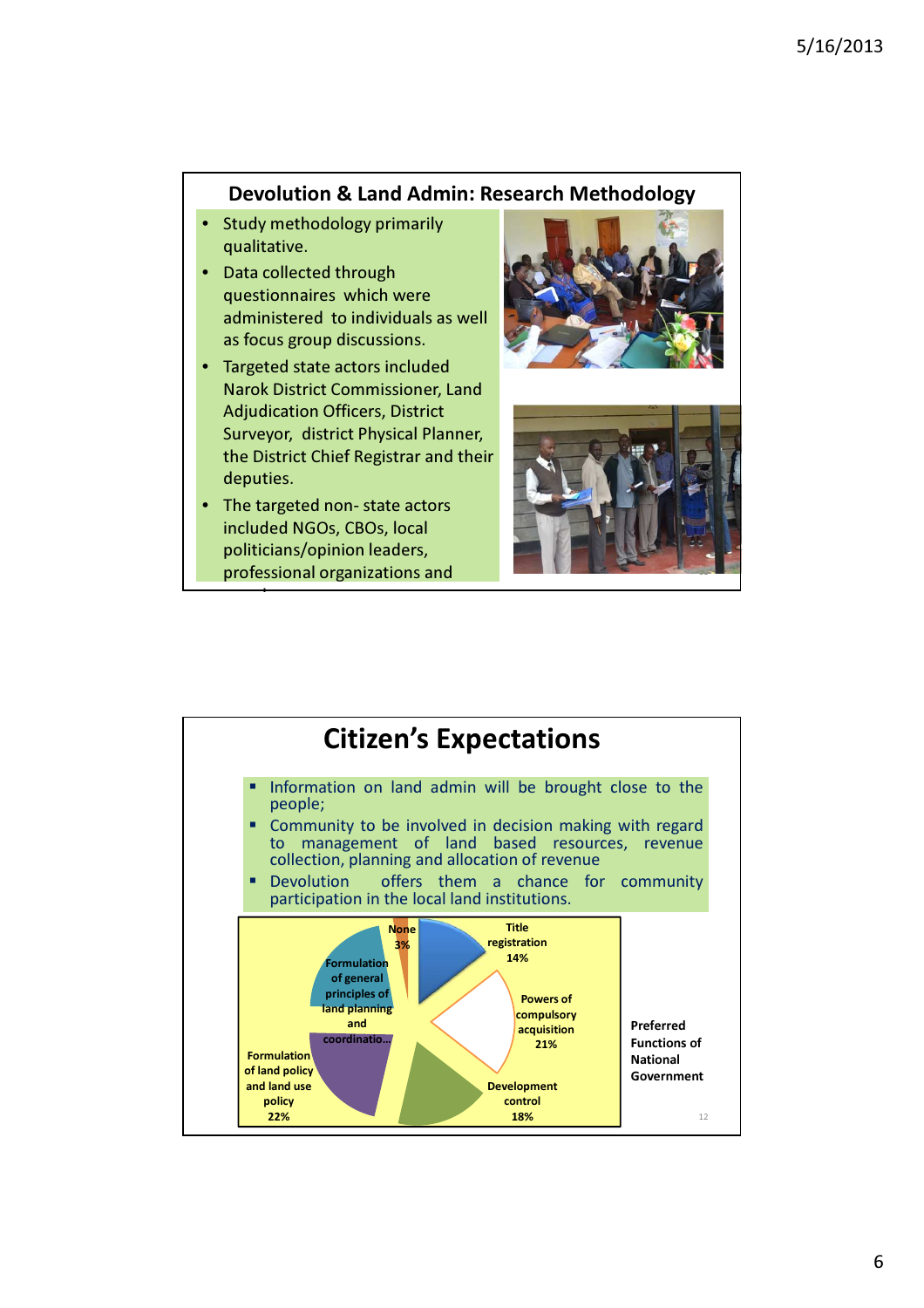

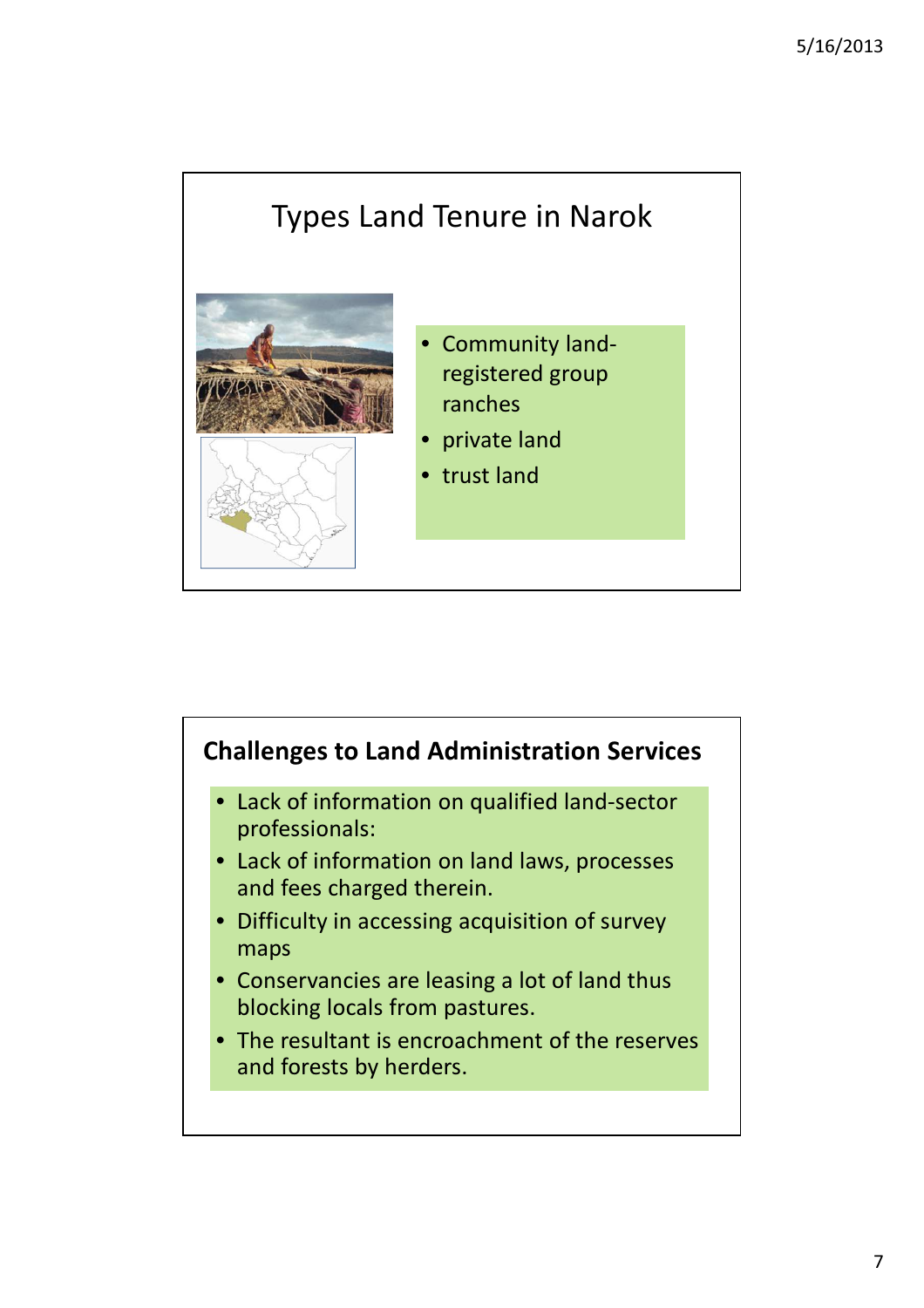

- Change in way of life and livelihood
- Individualization and agricultural crop production restricting movement.
- Increased human-animal conflict
- Secretive and incoherent sales of land following subdivisions
- Imbalances in sharing group land
- Poor capacity and incompetence of local land boards
- Lack of Alternative Dispute Resolution mechanisms:

## Identified Benefits of Devolution of Land Administration Services

- Land services and related information will come close to the community.
- Access to information to locals on land administration services and procedures will be enhanced
- Community representation, inclusion and participation in decision making will be entrenched.
- Cost and time savings when seeking services.
- Devolved local offices will mostly enhance downward accountability.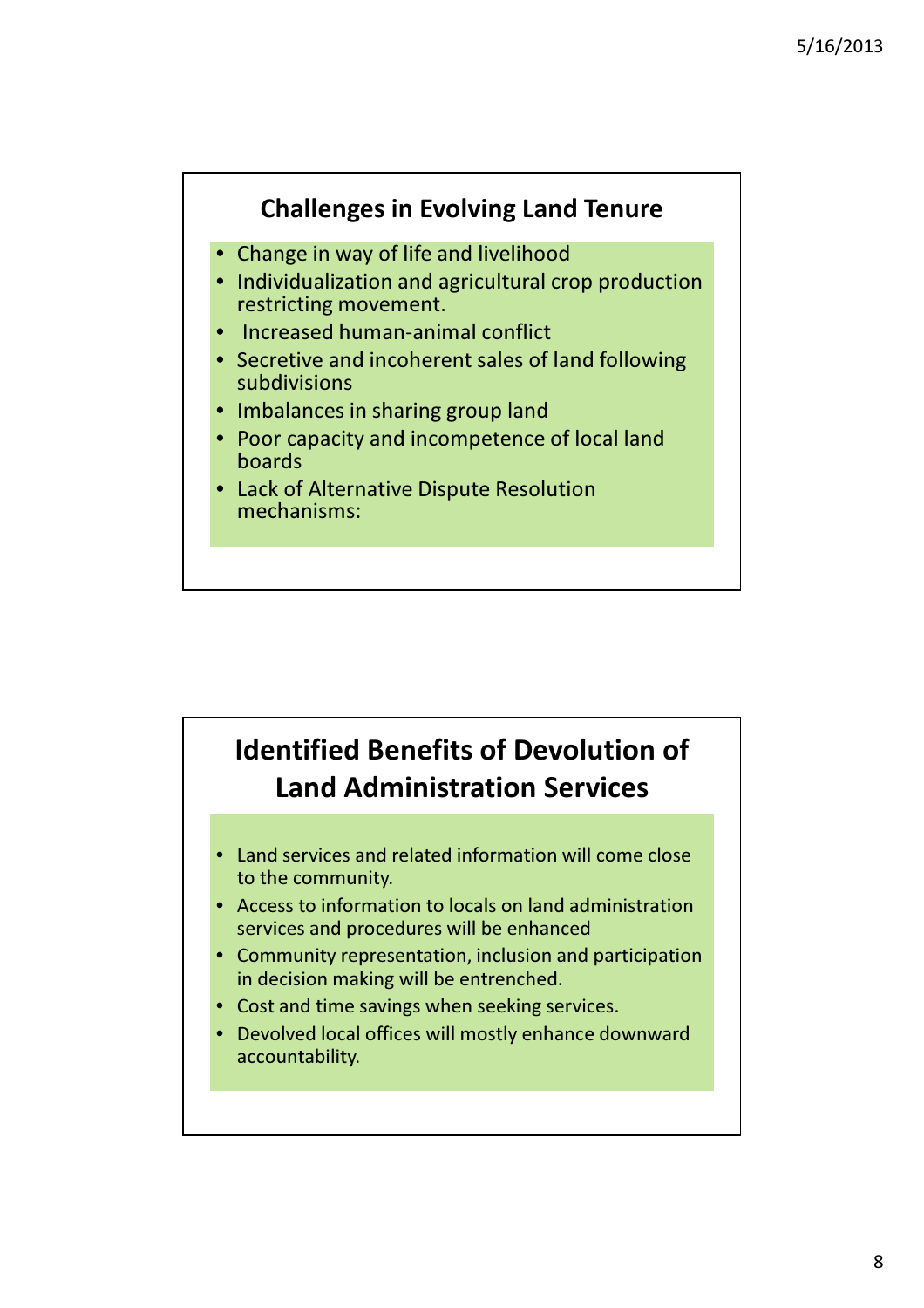

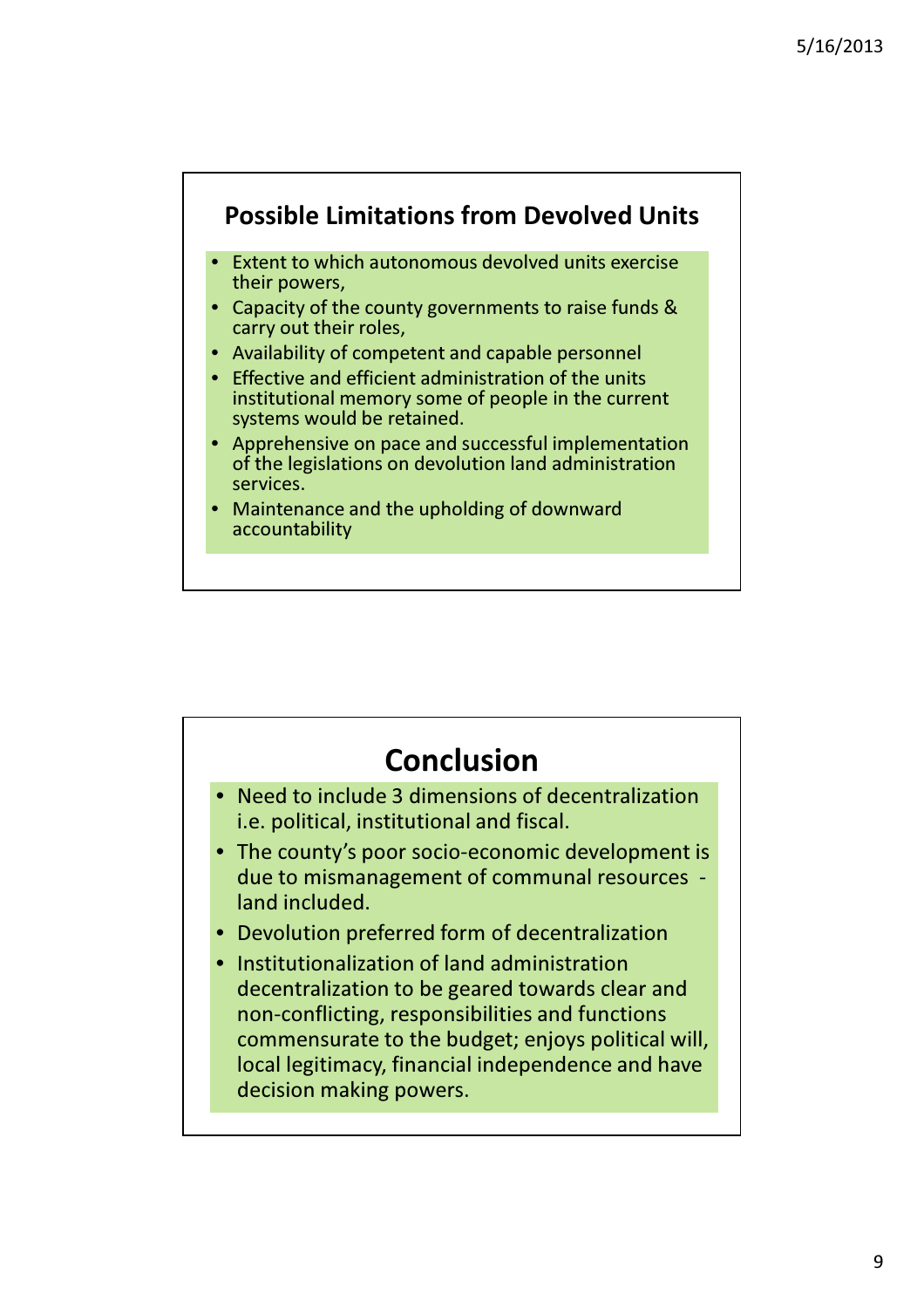

| <b>Proposed Decentralized Land Mngt &amp; Admin Model</b>                                                                                                                                                                        |                                                      |                                 |                      |            |                                                                                  |               |                                                           |
|----------------------------------------------------------------------------------------------------------------------------------------------------------------------------------------------------------------------------------|------------------------------------------------------|---------------------------------|----------------------|------------|----------------------------------------------------------------------------------|---------------|-----------------------------------------------------------|
| Devolve:<br>Deconcentrate                                                                                                                                                                                                        |                                                      |                                 |                      |            |                                                                                  |               |                                                           |
| <b>Land Administration function</b>                                                                                                                                                                                              | <b>National</b><br>Govt                              | <b>County</b><br>Govt           |                      | <b>NLC</b> |                                                                                  |               | Local<br><b>Authority</b>                                 |
|                                                                                                                                                                                                                                  | Cabinet<br>Secretary                                 | County<br>Land<br><b>boards</b> | $Sub-$<br>coun<br>ty |            | <b>NLC</b> County<br>offices                                                     | Sub-<br>count |                                                           |
| Management of public land                                                                                                                                                                                                        |                                                      |                                 |                      |            |                                                                                  |               |                                                           |
| Registration of rights in private land                                                                                                                                                                                           |                                                      |                                 |                      |            |                                                                                  |               | <b>Subject to NLC's</b><br>& County Govt's<br>agreement   |
| Recording, registration and publicizing of grants<br>or transfers of those rights in land through e.g.<br>sale, subdivision, consolidation                                                                                       | For private<br>lands                                 |                                 |                      |            | For public<br>land                                                               |               |                                                           |
| Management of Fiscal aspects related to rights in<br>land, including land tax, historical sales data,<br>valuation for a range of purposes, including<br>assessment of fees and taxes and compensation for<br>state acquisition. | On mngt<br>fiscal<br>aspects<br>of private<br>rights |                                 |                      |            | On land<br>acquisition<br>$\boldsymbol{\mathcal{R}}$<br>compensati<br>on matters |               | On land<br>rates and<br>valuation<br>rolls<br>preparation |
| Control of the use of land, including land use<br>zoning<br>and support for the<br>development<br>application/approval processes.                                                                                                | To LCBs                                              |                                 |                      |            | For public<br>land                                                               |               | All<br>functions                                          |